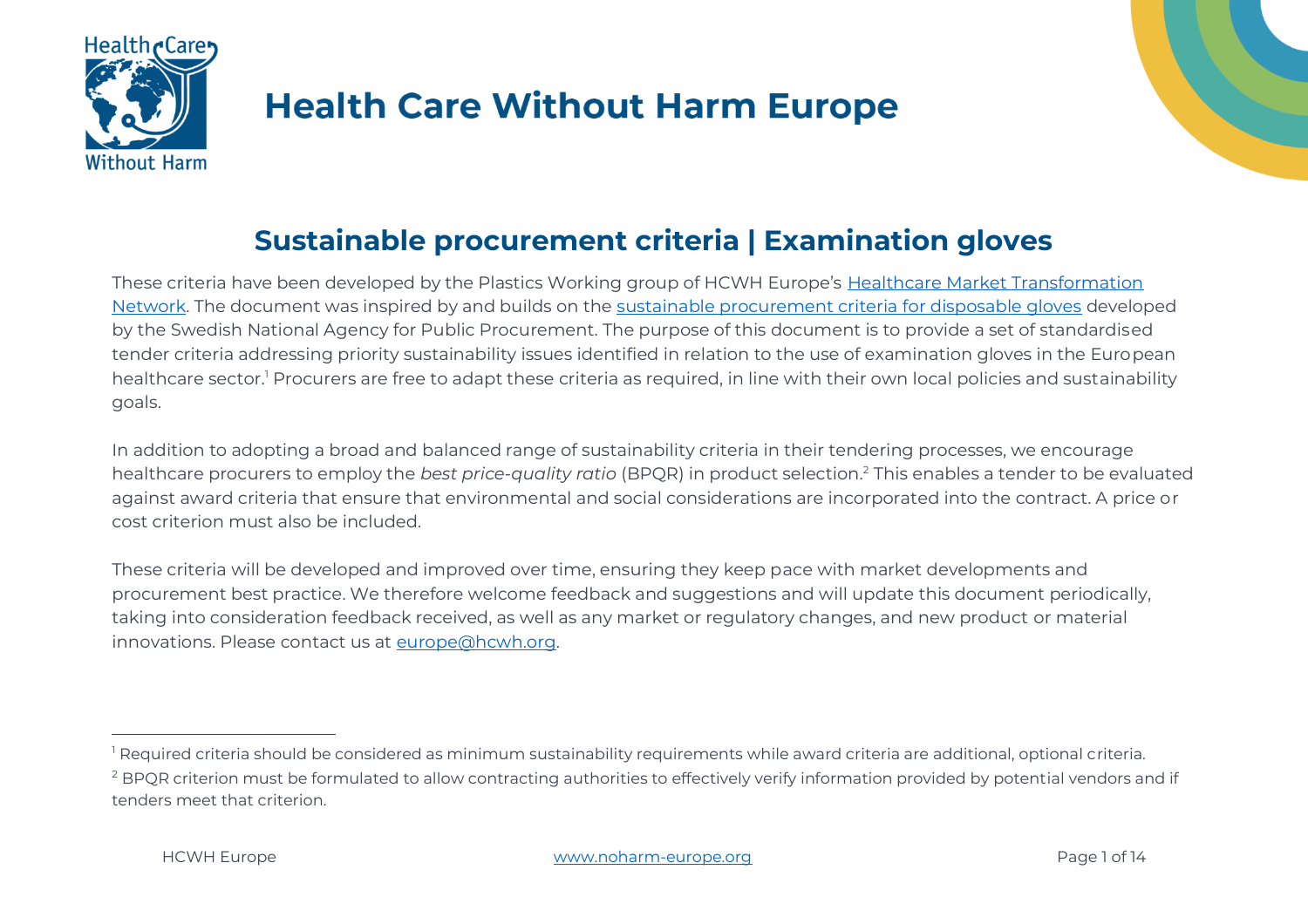# **Labour rights**

|                | <b>Required criteria</b>                                                                                                                                                                                                                                                                                                                                                           |                                                                                                                                                                                                                                                                       |  |
|----------------|------------------------------------------------------------------------------------------------------------------------------------------------------------------------------------------------------------------------------------------------------------------------------------------------------------------------------------------------------------------------------------|-----------------------------------------------------------------------------------------------------------------------------------------------------------------------------------------------------------------------------------------------------------------------|--|
|                | <b>Criteria</b>                                                                                                                                                                                                                                                                                                                                                                    | <b>Notes</b>                                                                                                                                                                                                                                                          |  |
|                | Vendors should map their supply chain, including raw<br>materials, to understand where there are potential risks of<br>forced labour/modern slavery.                                                                                                                                                                                                                               | Documenting information relating to companies,<br>suppliers, and individuals across the entire supply<br>chain shows how and where vendors' products and<br>services are produced, and by whom. It is a<br>foundation for building a responsible sourcing<br>program. |  |
|                |                                                                                                                                                                                                                                                                                                                                                                                    | Structure of supply chains:<br>Tier 1 – Suppliers that work directly with vendors.<br>Tier 2 - Suppliers that provide Tier 1 with materials.<br>Tier 3 - Suppliers that supply Tier 2 or work in raw<br>materials.                                                    |  |
| $\overline{2}$ | Vendors provide Code of Conduct/Modern Slavery audits for<br>any factories producing their products. Audits must assess<br>health and safety, working environment, working conditions,<br>human rights, and environment.                                                                                                                                                           |                                                                                                                                                                                                                                                                       |  |
| 3              | Vendors report the percentage of migrant workers at sites.<br>Factories with more than 10% migrant workers must have<br>policies in place to ensure that migrant workers are protected,<br>that there are zero recruitment fees, and that workers are not<br>deprived of passports or other ID. The vendor must submit a<br>copy of the audit of compliance with this requirement. |                                                                                                                                                                                                                                                                       |  |
| 4              | Upon request, vendors shall provide the addresses of all<br>manufacturing sites used in the supply chain.                                                                                                                                                                                                                                                                          |                                                                                                                                                                                                                                                                       |  |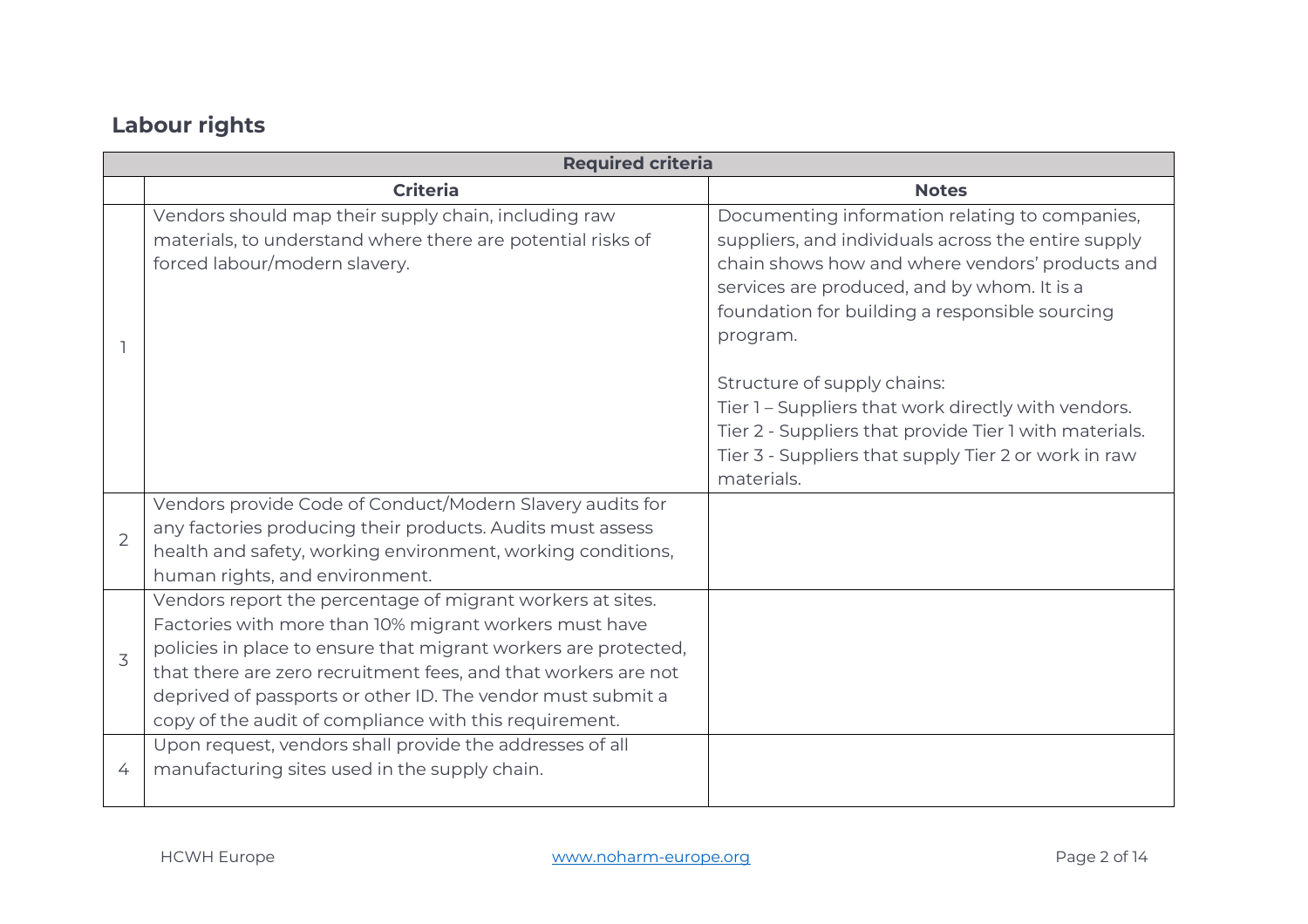| 5 | The contract must be performed in accordance with the<br>International Labour Organization's eight core conventions<br>covering forced labour, child labour, discrimination, freedom of<br>association, and the right to organise. The vendor shall ensure<br>that these conditions are met throughout the supply chain,<br>including subcontractors. |                                                                                                                                                                                                                                                                                                                                                                                                                                        |
|---|-------------------------------------------------------------------------------------------------------------------------------------------------------------------------------------------------------------------------------------------------------------------------------------------------------------------------------------------------------|----------------------------------------------------------------------------------------------------------------------------------------------------------------------------------------------------------------------------------------------------------------------------------------------------------------------------------------------------------------------------------------------------------------------------------------|
|   | <b>Award criteria</b>                                                                                                                                                                                                                                                                                                                                 |                                                                                                                                                                                                                                                                                                                                                                                                                                        |
|   | <b>Criteria</b>                                                                                                                                                                                                                                                                                                                                       | <b>Notes</b>                                                                                                                                                                                                                                                                                                                                                                                                                           |
| 6 | Vendors report Code of Conduct audit results that are no more<br>than two years old and performed by a third party in<br>accordance with established methods such as SA8000, SMETA<br>IV pillar, BSCI, or equivalent.                                                                                                                                 | To make this criterion more accessible, it is possible<br>to remove the requirement for a third party;<br>however, it is necessary to specify that the audit is<br>for Code of Conduct, covering at least human rights<br>and labour rights, in accordance with established<br>methods. NOTE: Whilst this might increase vendors'<br>capacity to meet the requirement, it introduces a<br>risk of lower reliability in audit findings. |
| 7 | Vendors report any risks that have been identified through<br>audits and explain how these risks have been addressed.                                                                                                                                                                                                                                 |                                                                                                                                                                                                                                                                                                                                                                                                                                        |
| 8 | Vendors ensure that their management team is regularly<br>informed of compulsory labour/modern slavery risks and are<br>involved in related decision-making.                                                                                                                                                                                          |                                                                                                                                                                                                                                                                                                                                                                                                                                        |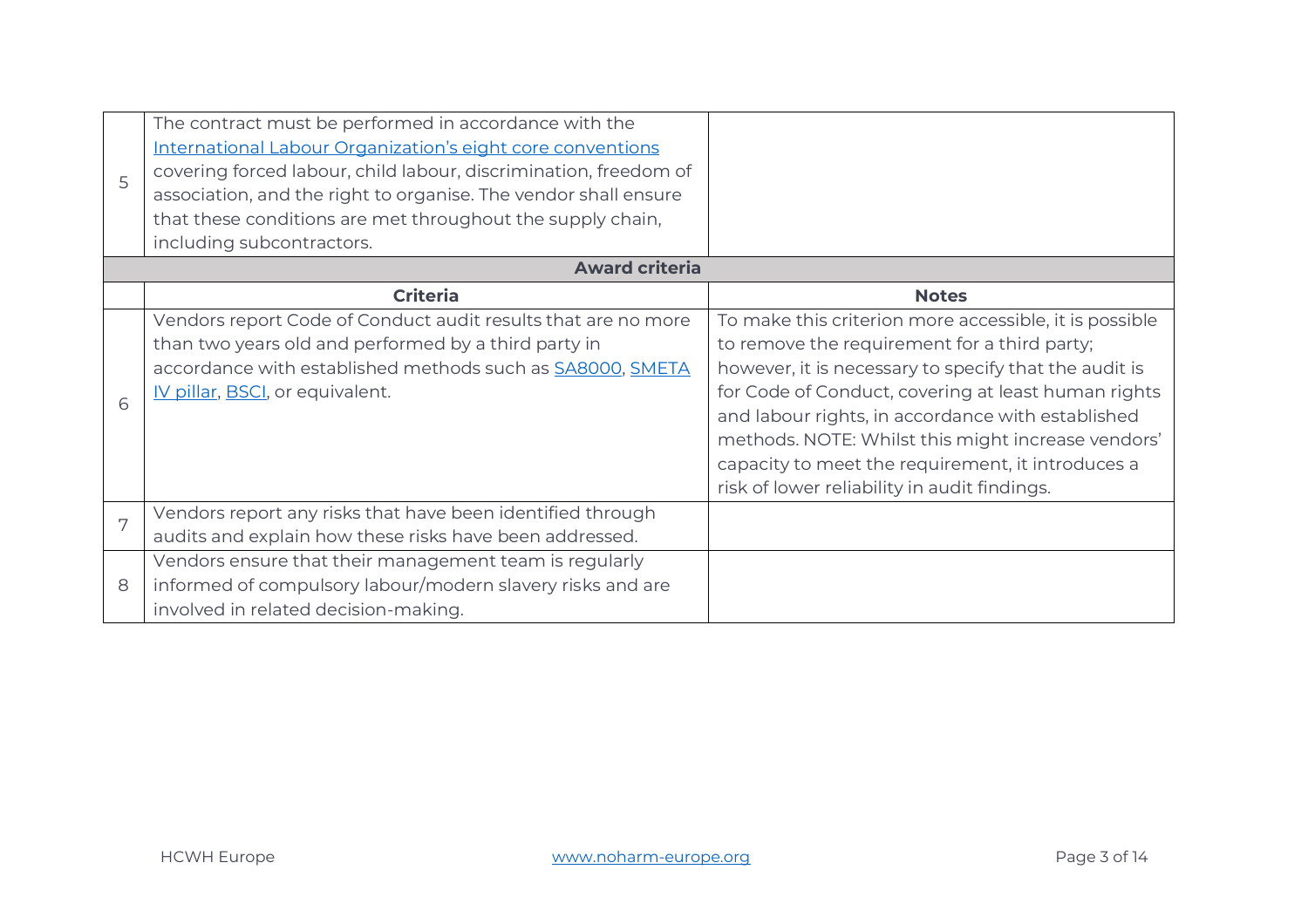## **Materials and supply chain management**

| <b>Required criteria</b> |                                                            |                                                           |  |
|--------------------------|------------------------------------------------------------|-----------------------------------------------------------|--|
|                          | <b>Criteria</b>                                            | <b>Notes</b>                                              |  |
| 10                       | Products do not contain polyvinyl chloride (PVC).          | PVC is derived from vinyl chloride, a known human         |  |
|                          |                                                            | carcinogen, that is toxic throughout its lifecycle. The   |  |
|                          |                                                            | production of PVC uses chemicals of concern. In disposal, |  |
|                          |                                                            | incinerating PVC can produce highly toxic chemicals.      |  |
|                          |                                                            | Recycling PVC is challenging and can hinder the           |  |
|                          |                                                            | recycling of other types of plastic.                      |  |
|                          | Vendors provide the average weight per unit (g/unit) of    | This information will support an assessment of resource   |  |
|                          | the size Medium product, and the error range defined by    | consumption and waste generation. The weight of gloves    |  |
| $\overline{1}$           | the manufacturer.                                          | varies greatly between equivalent products of the same    |  |
|                          |                                                            | size. Consequently there is potential for reducing both   |  |
|                          |                                                            | raw material consumption and waste produced.              |  |
|                          | Vendors make Scope 1 and 2 GHG footprint calculations      | There are climate impacts throughout the lifecycle of     |  |
|                          | publicly available, covering all operations (headquarters  | gloves including resource extraction, production,         |  |
| 12                       | and manufacturing), using a recognised methodology         | transport, and waste disposal. One UK study estimates     |  |
|                          | (e.g. GHG Protocol).                                       | that gloves account for 45% of the total carbon footprint |  |
|                          |                                                            | of all PPE.                                               |  |
|                          | <b>Award criteria</b>                                      |                                                           |  |
|                          | <b>Criteria</b>                                            | <b>Notes</b>                                              |  |
|                          | Vendors standardise and disclose product weights.          |                                                           |  |
| 13                       | Preference should be given to products with the lowest     |                                                           |  |
|                          | unit weight value, whilst maintaining quality standards.   |                                                           |  |
|                          | Vendors have a policy or plan that addresses GHG           |                                                           |  |
| 14                       | emissions reduction, including a dedicated role for carbon |                                                           |  |
|                          | management in the organisation. Carbon mitigation          |                                                           |  |
|                          | (rather than reliance on offsets) should be prioritised.   |                                                           |  |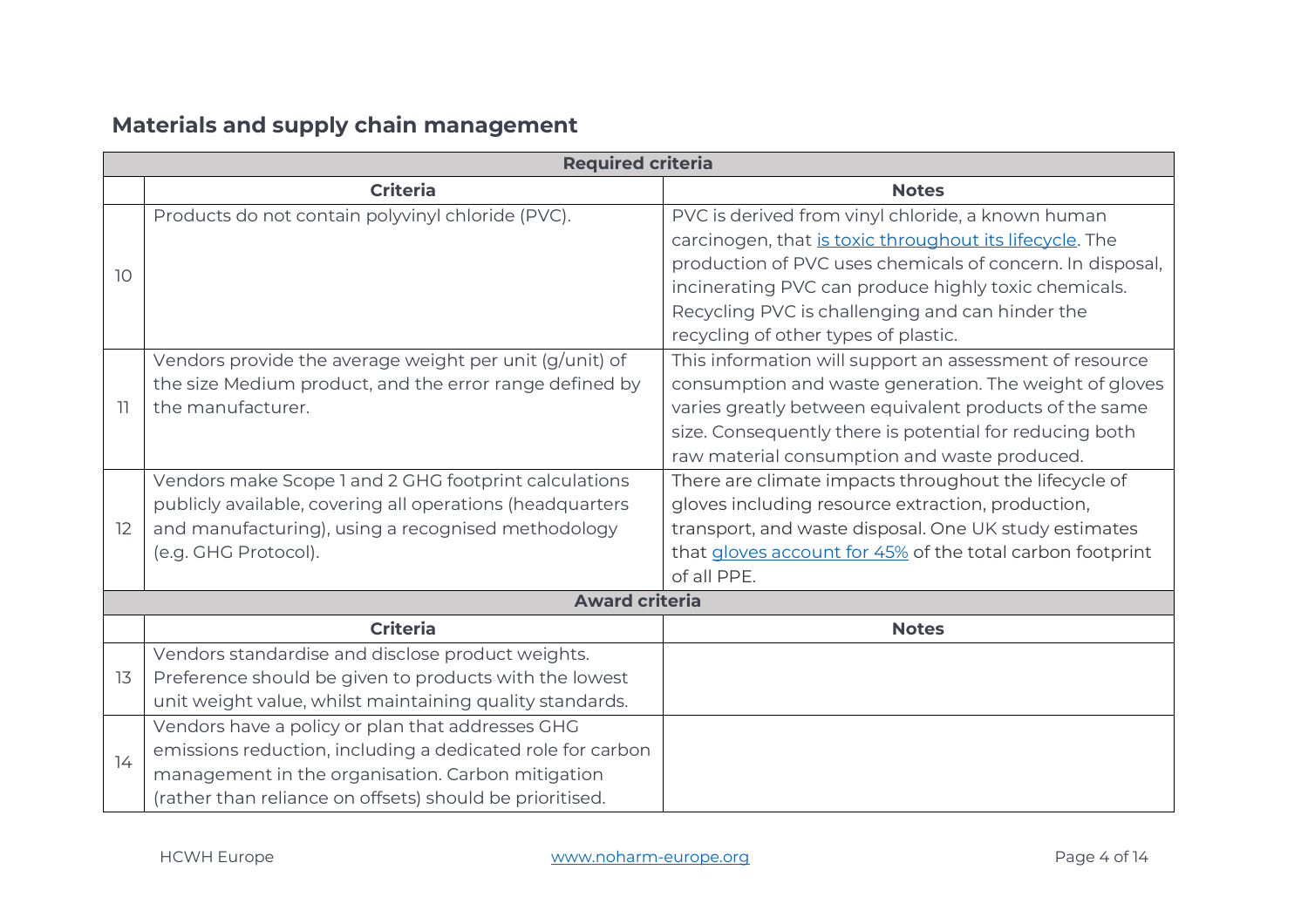|    | Vendors provide third-party verified measurements of       | Scope 1 - direct emissions from owned or controlled          |
|----|------------------------------------------------------------|--------------------------------------------------------------|
|    | GHG emissions from across the entire supply chain,         | sources.                                                     |
|    | including manufacturing processes and scope 1 and 2        | Scope 2 - indirect emissions from electricity generation,    |
|    | emissions as a minimum. Vendors specify the methods        | steam, heating and cooling consumed by the vendor.           |
| 15 | used, for example disclosure through the Carbon            | Scope 3 - all other indirect emissions that occur in a value |
|    | Disclosure Project (CDP) or using the Greenhouse Gas       | chain.                                                       |
|    | Protocol.                                                  |                                                              |
|    |                                                            | To make this criterion more accessible SMEs, it is possible  |
|    |                                                            | to remove the requirement for a third party.                 |
|    | Vendors require Tier 1 suppliers to hold a carbon-         |                                                              |
| 16 | reduction policy with carbon reduction targets to manage   |                                                              |
|    | the emissions from the product supply chain.               |                                                              |
|    | Vendors' manufacturing sites are certified to a recognised |                                                              |
| 17 | environmental management standard, e.g. ISO 14040, ISO     |                                                              |
|    | 14001, ISO 14025 or equivalent.                            |                                                              |
| 18 | Vendors have a comprehensive and up to date                |                                                              |
|    | environmental protection action-plan.                      |                                                              |
|    | Vendors provide certification or equivalent for GHG        |                                                              |
| 19 | emission management systems that include product           |                                                              |
|    | manufacturing processes.                                   |                                                              |
|    | Vendors use 100% renewable energy in their                 | In this document, renewable energy refers to: wind, solar,   |
| 20 | manufacturing processes.                                   | geothermal, ambient energy, tidal, wave, hydropower,         |
|    |                                                            | landfill gas, and sewage treatment gas.                      |
|    | Vendors use low emission modes of transport for delivery   | The carbon footprint of transport can be reduced             |
| 21 | of raw materials and distribution.                         | through the use of efficient, electric vehicles that are     |
|    |                                                            | designed to reduce emissions and use of raw resources.       |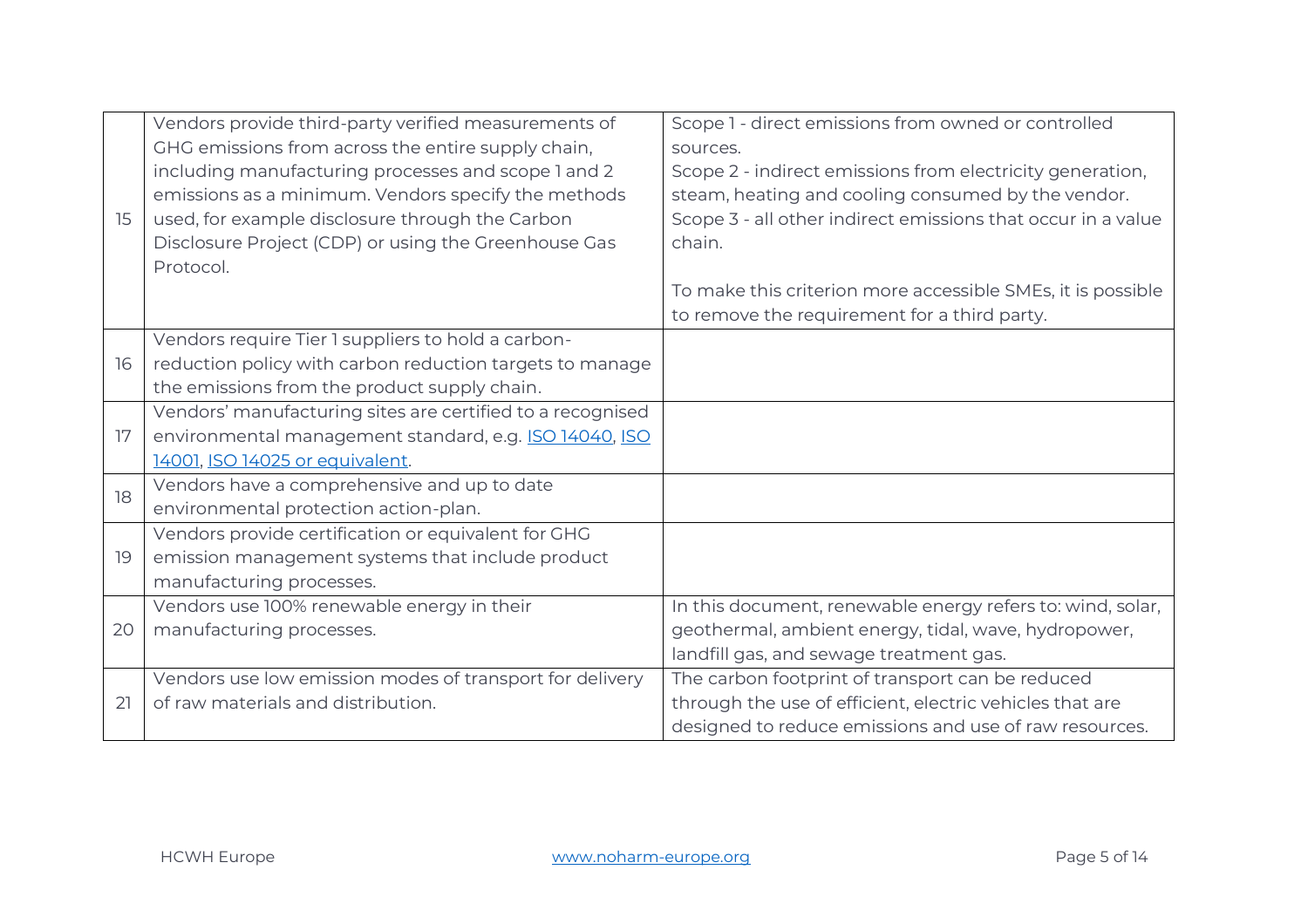## **Chemicals**

*Request technical documentation, product data sheets, or other disclosure sheets as evidence that requirements are met.*

|    | <b>Required criteria</b>                                      |                                                          |  |
|----|---------------------------------------------------------------|----------------------------------------------------------|--|
|    | <b>Criteria</b>                                               | <b>Notes</b>                                             |  |
| 22 | Vendors disclose a list of chemicals used in their products   | Transparency of product ingredients is critical for      |  |
|    | that are known to cause adverse health effects, based on      | assessing potential occupational and environmental       |  |
|    | current data.                                                 | risks of products, throughout their lifecycle, including |  |
|    |                                                               | potential exposures during use.                          |  |
|    | Products do not contain phthalates or esters of               | This requirement only applies to products containing     |  |
| 23 | orthophthalic acid, at concentrations above 50 ppm (50)       | plasticisers.                                            |  |
|    | mg/kg) per substance.                                         |                                                          |  |
|    | Products are not treated with or do not intentionally contain | Human toxicity and ecotoxicity profiles differ among     |  |
| 24 | biocidal chemicals.                                           | biocidal agents, but none are entirely benign. The       |  |
|    |                                                               | unnecessary addition of biocidal agents can also         |  |
|    |                                                               | contribute to more widespread antibiotic resistance.     |  |
|    | Products are free of powder residue; powder levels should     | Powder in gloves can carry allergens or become an        |  |
|    | not exceed 2 mg/glove.                                        | allergen. Powder can spread through the air and cause    |  |
|    |                                                               | inflammation, knots in the connective tissue of the      |  |
| 25 |                                                               | skin, and allergic reactions in the airways.             |  |
|    |                                                               |                                                          |  |
|    |                                                               | Test results (according to EN ISO 21171 or ASTM D6124)   |  |
|    |                                                               | can serve as evidence of meeting this criterion.         |  |
|    | Products are not treated with or do not contain substances    | Avoid unnecessary additives that do not contribute to    |  |
| 26 | intended to moisturise or soften the hands (skincare          | the barrier properties of the glove. Substances added    |  |
|    | additives).                                                   | to gloves can be allergens; excluding them helps         |  |
|    |                                                               | reduce potential hypersensitivity.                       |  |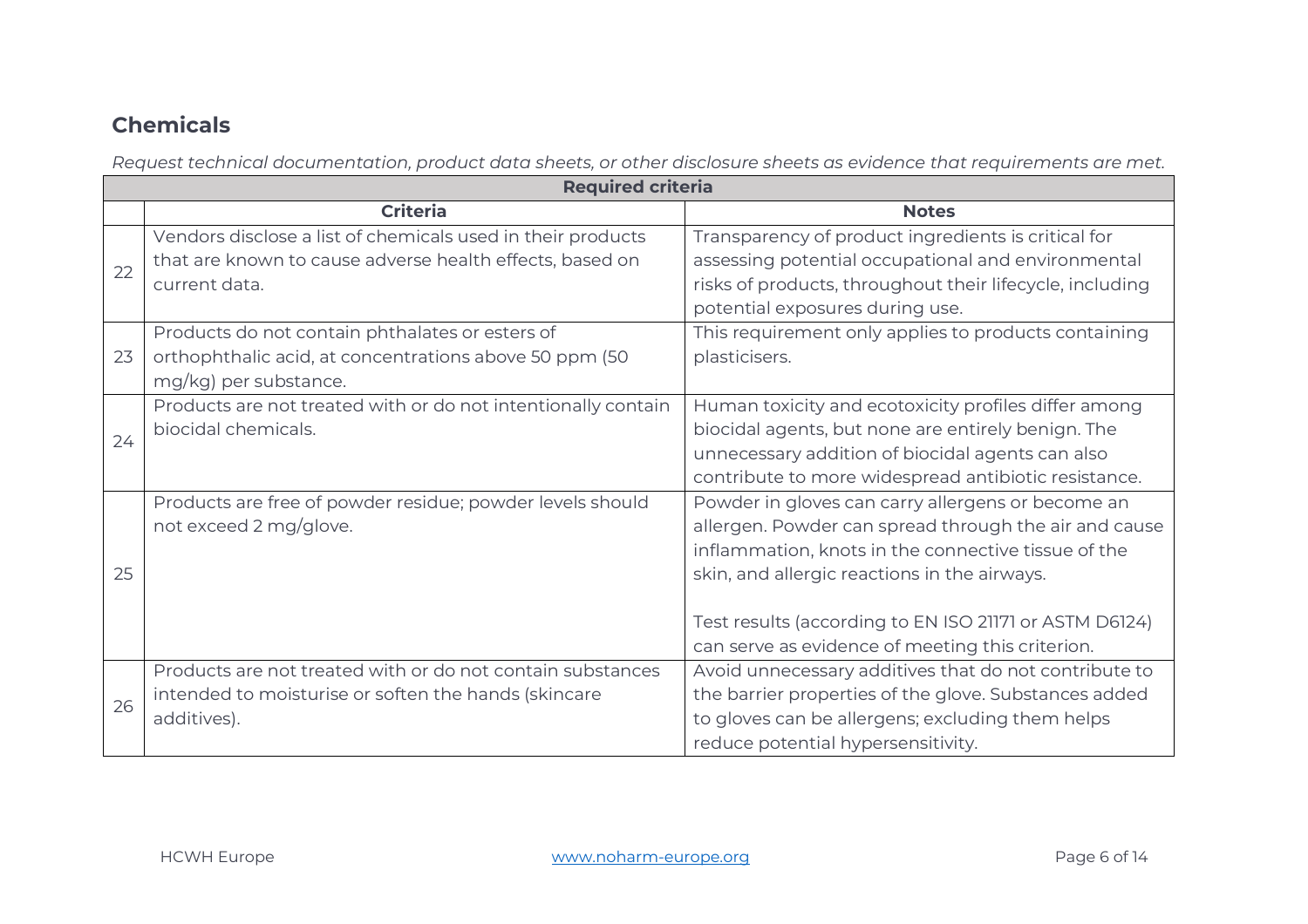| 27 | Products are free of substances of high concern. Products do<br>not contain substances on the REACH <sup>3</sup> candidate list in<br>concentrations above 0.1% by weight (1000 mg/kg) per<br>substance.                                  | The REACH candidate list includes substances that are<br>hazardous to humans and/or the environment that<br>may be added to the REACH restriction list, so early<br>phasing out is preferable. The candidate list is regularly<br>updated by the European Chemicals Agency (ECHA)                                                                                                                                                                                  |
|----|-------------------------------------------------------------------------------------------------------------------------------------------------------------------------------------------------------------------------------------------|--------------------------------------------------------------------------------------------------------------------------------------------------------------------------------------------------------------------------------------------------------------------------------------------------------------------------------------------------------------------------------------------------------------------------------------------------------------------|
|    | If new substances are added to the list during the contract<br>period, within six months of the list being updated, the<br>vendor shall present an action plan for phasing-out the<br>substances.                                         | and updates are available on the ECHA website.                                                                                                                                                                                                                                                                                                                                                                                                                     |
| 28 | Vendors provide a list of accelerants and other allergens<br>contained in products, e.g. thiurams, dithiocarbamates,<br>thiazoles. This can be provided through a specification sheet<br>or other disclosure sheet with this information. | Many gloves are made with accelerants that can be<br>contact allergens and can cause skin irritation or<br>sensitisation. A small percentage of users (3.6%), with<br>suspected allergic contact dermatitis, can suffer a<br>reaction to accelerants.<br>Transparency of product ingredients is critical for<br>assessing potential occupational and environmental<br>risks of products, throughout their life cycle, including<br>potential exposures during use. |
| 29 | In the pre-clinical evaluation, disposable medical gloves<br>should be tested according to:<br><b>EN ISO 10993-5</b><br>EN ISO 10993-10                                                                                                   |                                                                                                                                                                                                                                                                                                                                                                                                                                                                    |
| 30 | Products must not contain the following dyes in<br>concentrations above 0.1% by weight: (refer to Annex Table<br>$A$ ).                                                                                                                   | The identified dyes have a variety of associated hazard<br>properties. For example, some azo dyes can break<br>down into more hazardous aromatic amines, which<br>are mutagenic and carcinogenic.                                                                                                                                                                                                                                                                  |

 $3$  The Registration, Evaluation, Authorisation and Restriction of Chemicals [\(REACH\)](https://eur-lex.europa.eu/legal-content/EN/TXT/?uri=CELEX%3A02006R1907-20140410)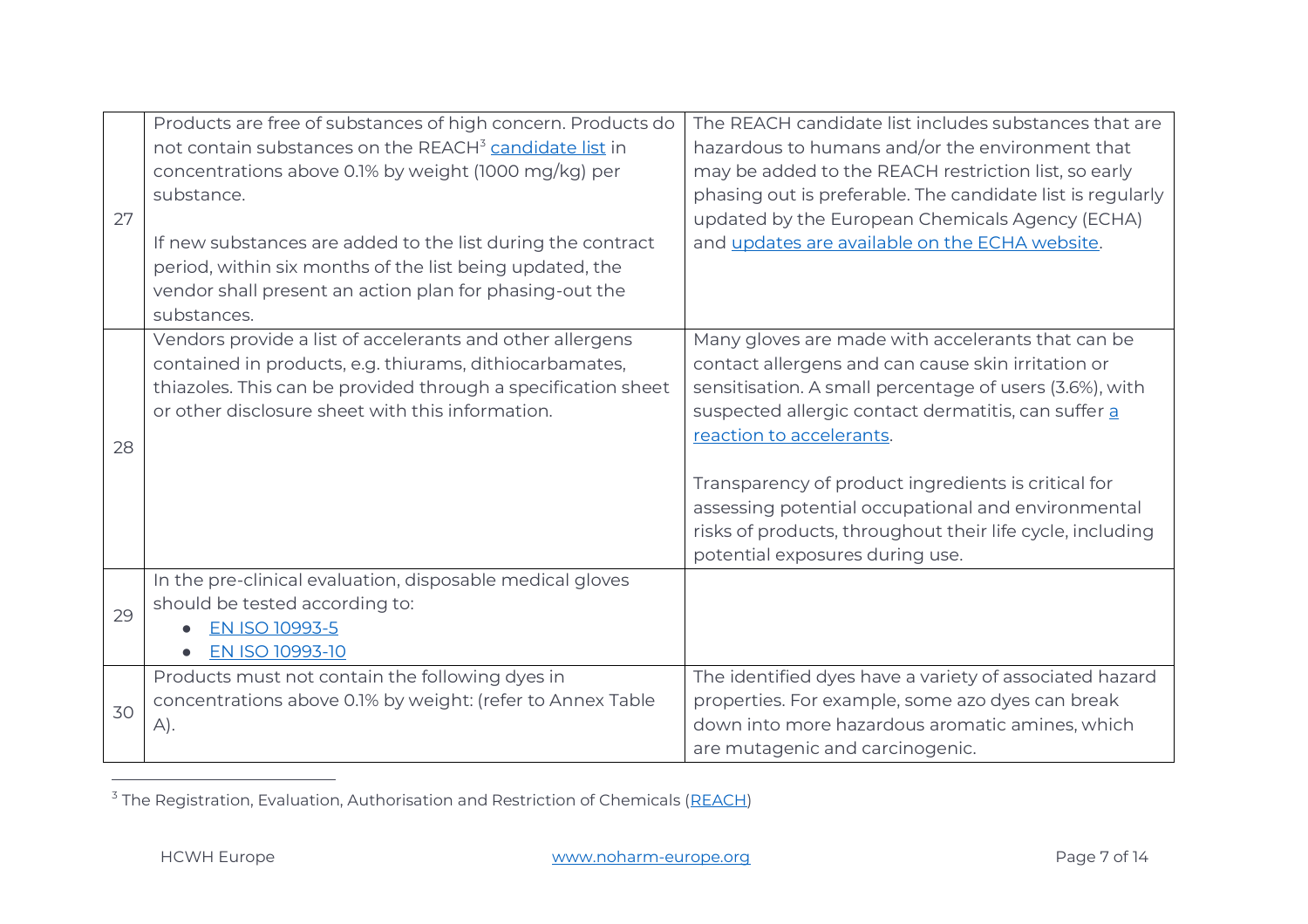| 31 | Products must not contain the following fluorinated<br>substances in concentrations above 0.1% by weight: (refer to<br>Annex Table B).                                                                                      | The identified fluorinated substances have a variety of<br>associated hazardous properties, including serious eye<br>irritation. Some of these compounds are harmful if<br>they come into contact with skin or when inhaled, and |
|----|-----------------------------------------------------------------------------------------------------------------------------------------------------------------------------------------------------------------------------|----------------------------------------------------------------------------------------------------------------------------------------------------------------------------------------------------------------------------------|
|    |                                                                                                                                                                                                                             | may be fatal if swallowed.                                                                                                                                                                                                       |
| 32 | Products do not contain medium chain chlorinated paraffins<br>[CAS 85535-85-9], in concentrations above 0.1% by weight.                                                                                                     | Similar to short chain chlorinated paraffins, medium<br>chain chlorinated paraffins may be persistent,<br>bioaccumulative, and toxic to aquatic organisms at<br>low concentrations.                                              |
| 33 | Products do not contain added Bisphenol A [CAS 80-05-7]<br>and its structural analogues. Impurities and residues shall<br>not be present in amounts over 0.01% by weight (100 mg/kg)<br>in any individual part of products. |                                                                                                                                                                                                                                  |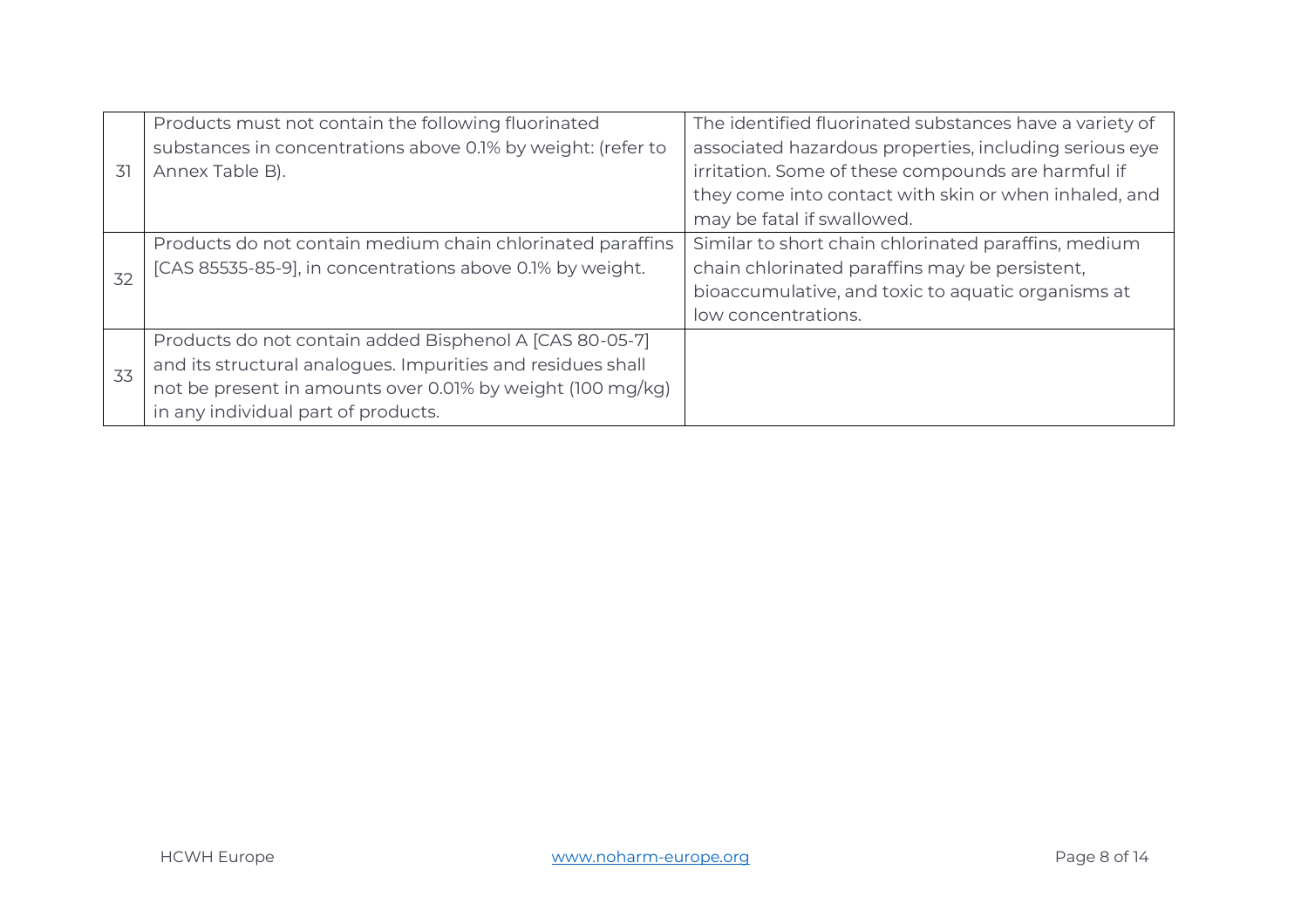## **Packaging**

|    | <b>Required criteria</b>                                                                                                                                                                                                                                                                                                                                                          |                                                                                                                                    |  |  |
|----|-----------------------------------------------------------------------------------------------------------------------------------------------------------------------------------------------------------------------------------------------------------------------------------------------------------------------------------------------------------------------------------|------------------------------------------------------------------------------------------------------------------------------------|--|--|
|    | <b>Criteria</b>                                                                                                                                                                                                                                                                                                                                                                   | <b>Notes</b>                                                                                                                       |  |  |
| 34 | To reduce packaging waste, vendors should minimise packaging whilst<br>ensuring that it prevents damage and preserves product integrity. Packaging<br>must be appropriate for the size, shape, and weight of products.                                                                                                                                                            |                                                                                                                                    |  |  |
| 35 | Vendors reduce product waste through improvements in packaging design,<br>e.g. by preventing multiple gloves being dispensed at once.                                                                                                                                                                                                                                             | A study from Region Skåne showed<br>that 6% of gloves were discarded<br>due to them falling on the floor and<br>becoming unusable. |  |  |
| 36 | Vendors prioritise product packaging that does not contain plastic. Vendors<br>avoid packaging materials for which recycling schemes are unlikely to be<br>established:<br>Polyvinyl Chloride (PVC)<br>Polyvinyliden Chloride (PVDC)<br>Polystyrene (PS)<br>Expanded Polystyrene (ePS)<br><b>Regenerated Cellulose</b><br>Non-recyclable plastics/paper combinations              | Adhesive tape in secondary<br>packaging may contain plastic.<br>Plastic-free alternatives should be<br>prioritised.                |  |  |
| 37 | Vendors avoid packaging additives that impede recycling:<br>Halogenated organic compounds<br>Phthalates<br>Organotin compounds<br>Lead (Pb), Cadmium (Cd), ChromiumVI(Cr6+), Mercury (Hg) compounds<br>Dimethylfumarate (DMFu) CAS 624-49-7<br>Bisphenols<br>Carbon-based master-batches, e.g. carbon black pigments [CAS 1333-86-<br>4]. Impurities up to 100 ppm are permitted. |                                                                                                                                    |  |  |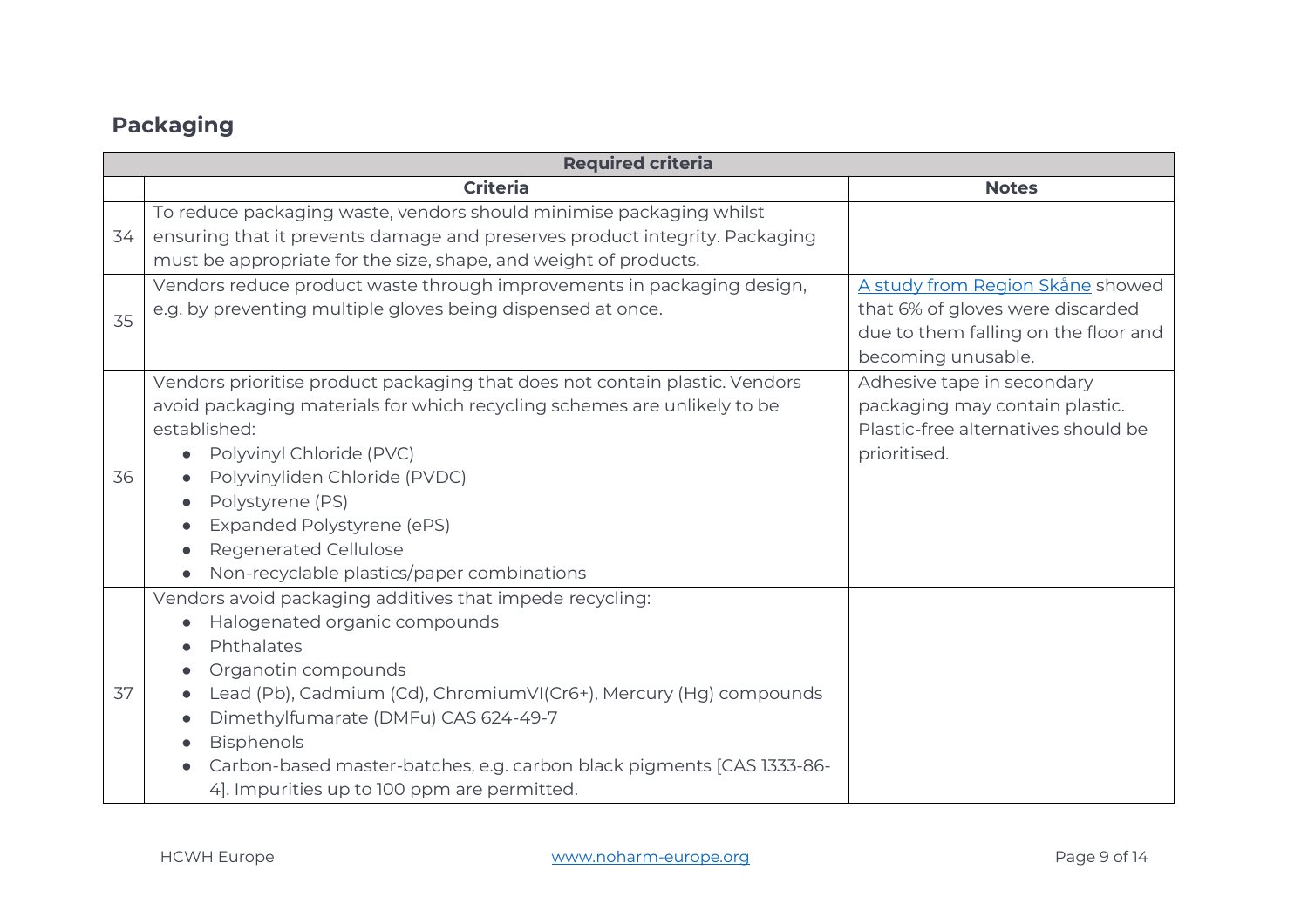|    | Vendors use packaging that easily allows the reclamation of mixed materials     |                                      |
|----|---------------------------------------------------------------------------------|--------------------------------------|
|    | with minimum effort, e.g.                                                       |                                      |
| 38 | Avoid bonding systems that prevent separation of individual materials           |                                      |
|    | Labels should be recyclable or easy to remove to support recycling;             |                                      |
|    | alternatively use embossing or in-mould direct printing                         |                                      |
| 39 | Packaging should be selected on the basis of its ease of recycling.             |                                      |
| 40 | Vendors use reclaimed or recycled packaging materials wherever possible.        |                                      |
|    | <b>Award criteria</b>                                                           |                                      |
| 41 | Paper, carton, paperboard, and wooden pallets are Chain of Custody (CoC)        |                                      |
|    | certified under the Forest Stewardship Council (FSC) system or equivalent.      |                                      |
|    | Cellulose in packaging must be recycled, unbleached pulp or bleached without    | Chlorine bleaching creates by-       |
|    | chlorine gas, according to the TCF or ECF method. The AOX (adsorbable organic   | products that pose risks to human    |
| 42 | halides) emissions must not exceed 0.25 kg/tonne of pulp.                       | health and the environment. The      |
|    |                                                                                 | use of chlorine to bleach pulp       |
|    |                                                                                 | creates dioxins, furans, and related |
|    |                                                                                 | by-products.                         |
| 43 | Vendors use homogenous materials in packaging, i.e. not a mixture of materials. | The use of homogenous materials      |
|    |                                                                                 | helps facilitate recycling.          |
| 44 | Packaging has a high percentage of recycled content, without compromising       |                                      |
|    | performance.                                                                    |                                      |
|    | Demonstrate or commit to introducing an extended producer responsibility        | EPR shifts responsibility for the    |
| 45 | (EPR) system that allows the separate collection of product and packaging       | postconsumer management of           |
|    | waste and supports recycling (preferably) or another method of recovery from    | products and packaging from local    |
|    | an authorised waste management provider.                                        | governments to producers.            |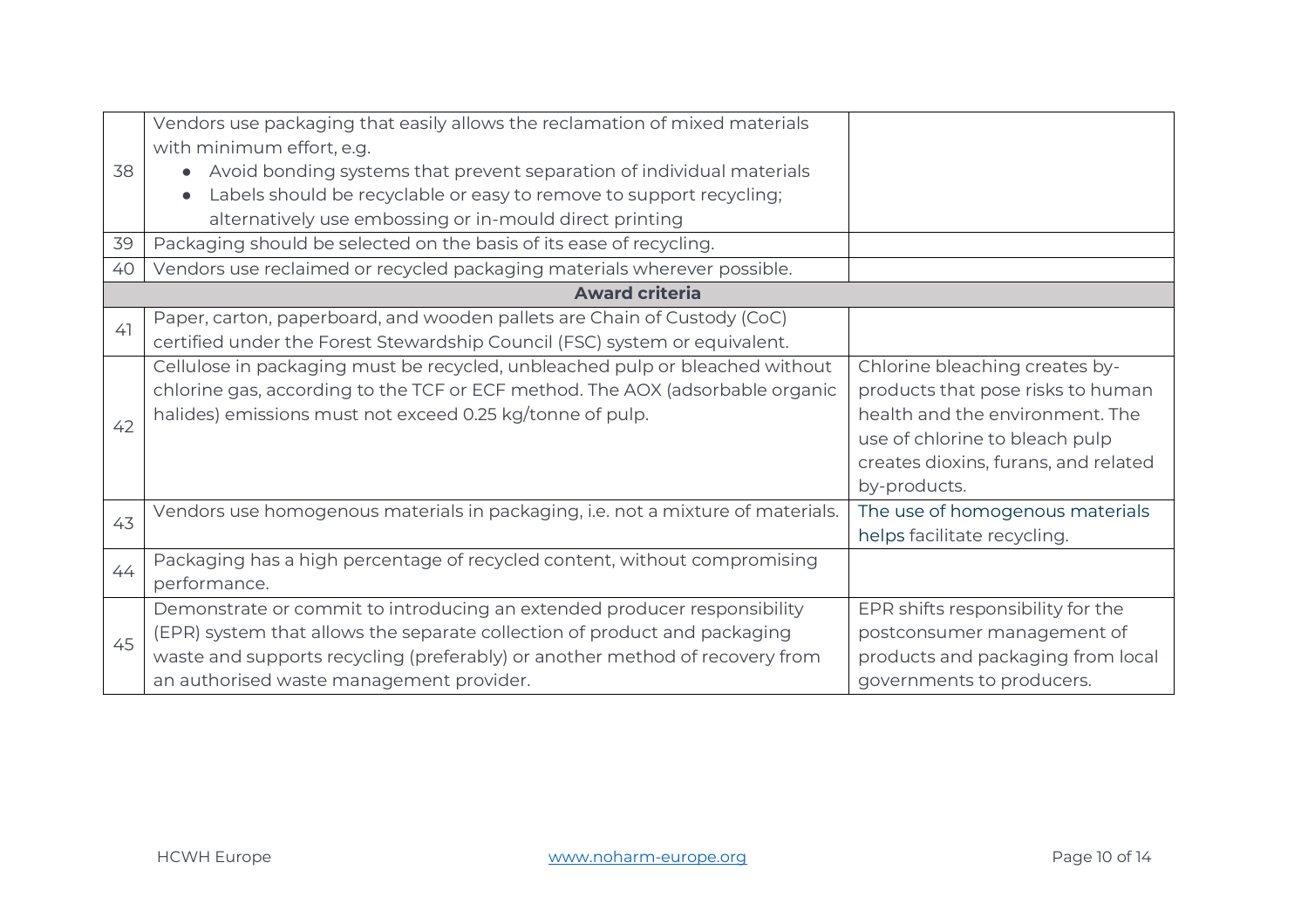#### **Suggested contractual obligations**

This section provides suggested obligations to include in contracts to ensure that the required environmental and social criteria are met:

- Set goals and timelines that require progress reports on achieving environmental and social criteria.
- Monitor adherence to social and environmental requirements and address non-compliance with contract requirements, e.g. the buyer has the right to conduct scheduled or unscheduled audits.
- Contracts must be performed in accordance with the International Labour Organisation's [eight core conventions](https://www.upphandlingsmyndigheten.se/en/criteria/labour-law-requirements/ilo-core-conventions-and-sustainable-supply-chains/requirements-under-the-ilo-core-conventions/requirements-under-the-ilo-core-conventions/core/) that address forced labour, child labour, discrimination, freedom of association, and the right to organise.
- Require vendors to ensure that conditions are met by subcontractors who directly participate in the performance of the contract, regardless of the number of intermediaries. Vendors ensure that subcontractors participate in follow-up.
- Vendors report routines for systematic quality work as well as documented procedures and instructions to ensure that:
	- Requirements for the product are fulfilled during the contract period.
	- Documentation proving that the requirements are met is available.
	- There is a contact person with the contracting authority.
- To ensure compliance with the above points, procedures and instructions should include:
	- Monitoring and logging, e.g. regular inspection of raw material and product quality.
	- Reporting and treatment of deviations related to the requirements.
	- Reporting and documentation of production changes.
	- Reporting, documentation, and handling of complaints.
	- Traceability throughout the supply chain.
	- Risk assessments of potential suppliers that address modern slavery before entering into production agreements. Risk assessments identify potential modern slavery risks and impacts that may be missed through audits.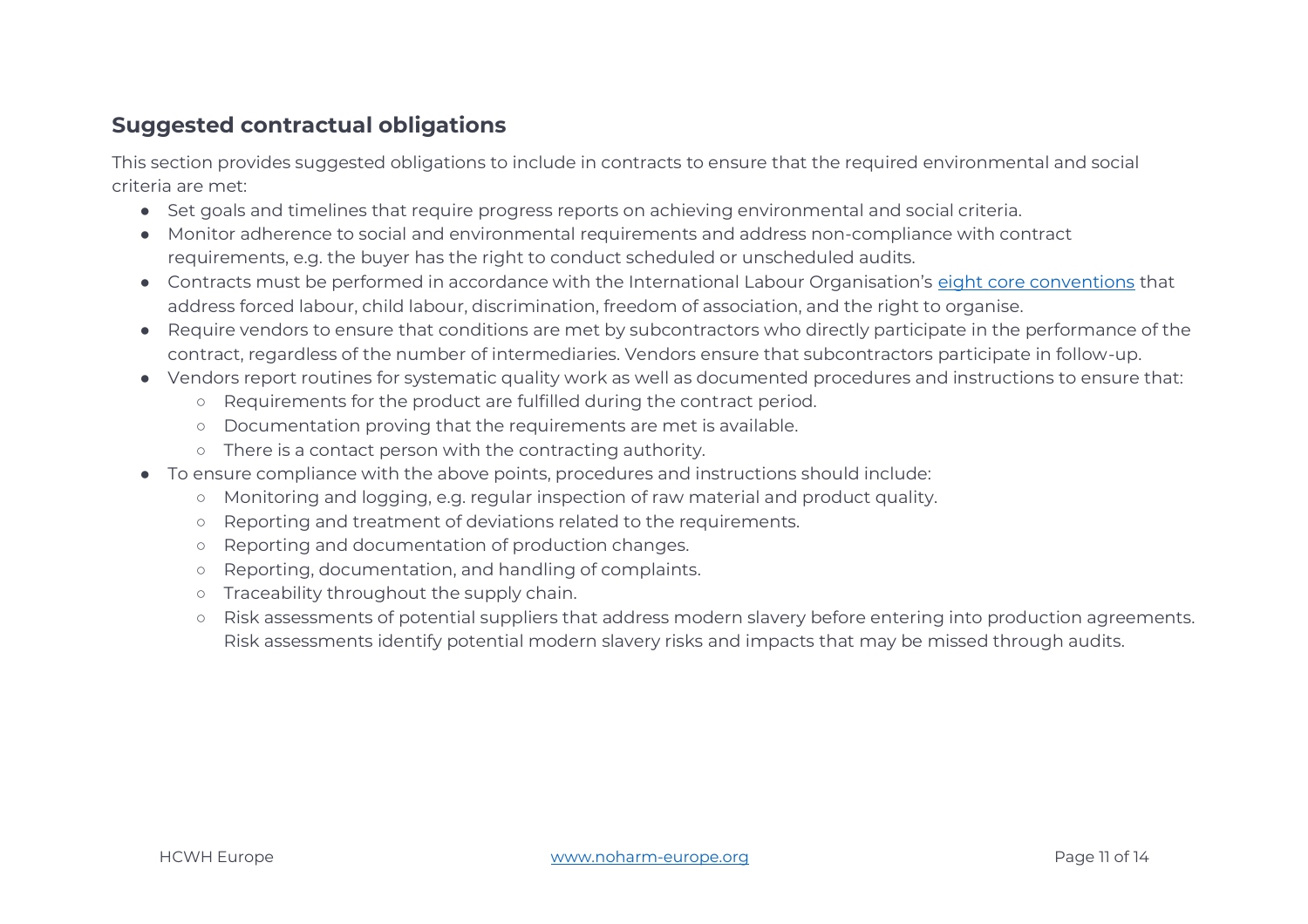### **Suggestions for market dialogue and innovation**

These suggestions can be used to establish a dialogue with your suppliers about how products and supply chains can be further improved beyond the criteria set out above, and where innovation is needed.

#### **Product, materials, and supply chain**

- Develop new non-fossil fuel-based materials for products.
- Explore the possibility of safely using recycled material in products.
- Create high-performing products that can be reused.
- Provide raw materials supply tracing and shorten supply chains with more localised manufacturing.
- Product data sheets should include all chemicals being used at each stage of production, e.g. accelerants, biocides, and residues left in the final product. Further innovation is needed for avoiding accelerators in the manufacturing process.
- Optimise manufacturing to reduce materials, e.g. weight and thickness, while maintaining high performance.
- Reduce the wastage of gloves through packaging improvement and design.

#### **End-of-life**

- Create circular systems to recover and recycle products. Manufacture products that are easily recyclable, observing circular economy and extended producer responsibility principles, including addressing product design for recycling. HCWH Europe does not consider waste to energy to be a sustainable waste management solution.
- Commit to an extended producer responsibility system that allows the separate collection of product waste and its subsequent treatment through recycling (preferably) or another type of recovery. Vendors have the responsibility of the end-of-life of their products.
- Enable closed-loop recycling through innovation and avoid downcycling,<sup>4</sup>. Ensure recycled products have market value.
- Tackle the challenges of adding an additional waste stream in hospitals.
- Lifecycle methodologies and quality differ from manufacturer to manufacturer. Innovation is needed to improve, standardise, and strengthen LCAs.

<sup>&</sup>lt;sup>4</sup> A closed-loop recycling system is when recycled material is used to create the same product, i.e. the recycled material from gloves would be used to create new gloves.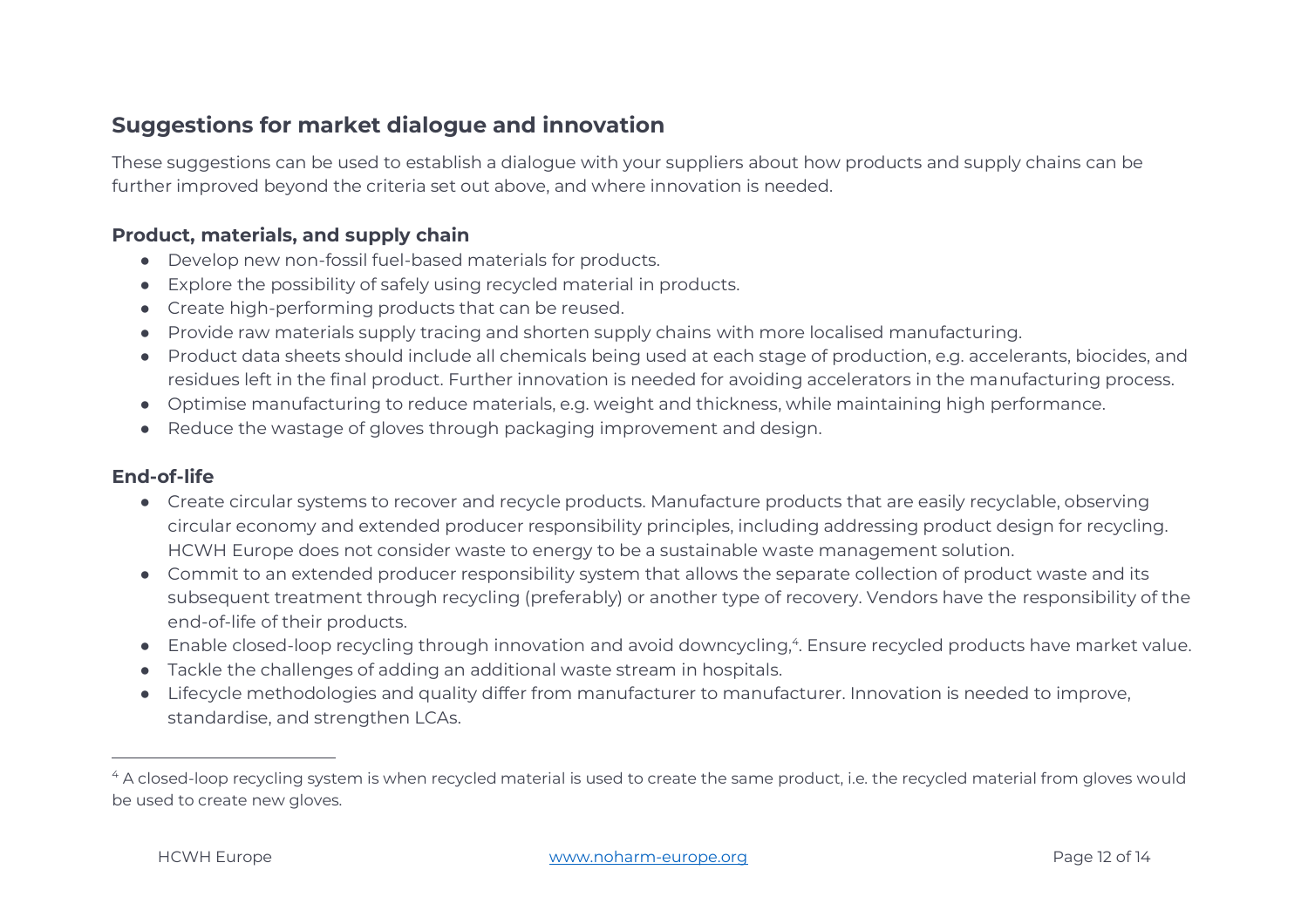#### **ANNEX**

#### **Table A - Dyes**

| <b>Substance</b>                                                                               | <b>CAS number</b> |
|------------------------------------------------------------------------------------------------|-------------------|
| Dinatrium 4-amino-3-[[4'-[(2,4-diaminophenyl)azo][1,1'-biphenyl] -4-yl]azo] -5-hydroxy-6-      | 1937-37-7         |
| (phenylazo) naphthalene -2,7-disulfonate                                                       |                   |
| Disodium 3,3'-[[1,1'-biphenyl]- 4,4'-diylbis(azo)]bis(4-aminonapthalene-1-sulfonate)           | 573-58-0          |
|                                                                                                |                   |
|                                                                                                |                   |
| 4-o-tolylazo-o-toluidine                                                                       | $97 - 56 - 3$     |
|                                                                                                |                   |
| (6-(4-hydroxy-3-(2-metoxyphenylazo) -2-sulfonate-7-naphtylamin) - 1,3,5-triazin-2,4-           | 108225-03-2       |
| diyl)bis[(amino-1-metyletyl) ammonium] formate                                                 |                   |
| Disodium[5-[[4'-[[2,6-dihydroxy-3-[(2-hydroxy-5-sulphophenyl)azo]phenyl]azo][1,1'-biphenyl]-4- | 16071-86-6        |
| yllazolsalicylato(4-) cuprate(2-) (CI Direct Brown 95)                                         |                   |
| Trisodium [4'-(8-acetylamino-3,6-disulfonato-2-naphthylazo)-4"-(6-benzoylamino-3-sulfonato-    | 164058-22-4       |
| 2-naphthylazo)-biphenyl-1,3',3",1"'-tetraolato-O,O',O'',O''']copper(II)                        |                   |
|                                                                                                |                   |
| -7,7- Tetrasodium 3,3'-[[1,1'-biphenyl]- 4,4'-diylbis(azo)]bis[5-amino-4-hydroxynaphtalene     | 2602-46-2         |
| disulfonate]                                                                                   |                   |
| 4-aminoazobenzene                                                                              | 60-09-3           |
|                                                                                                |                   |